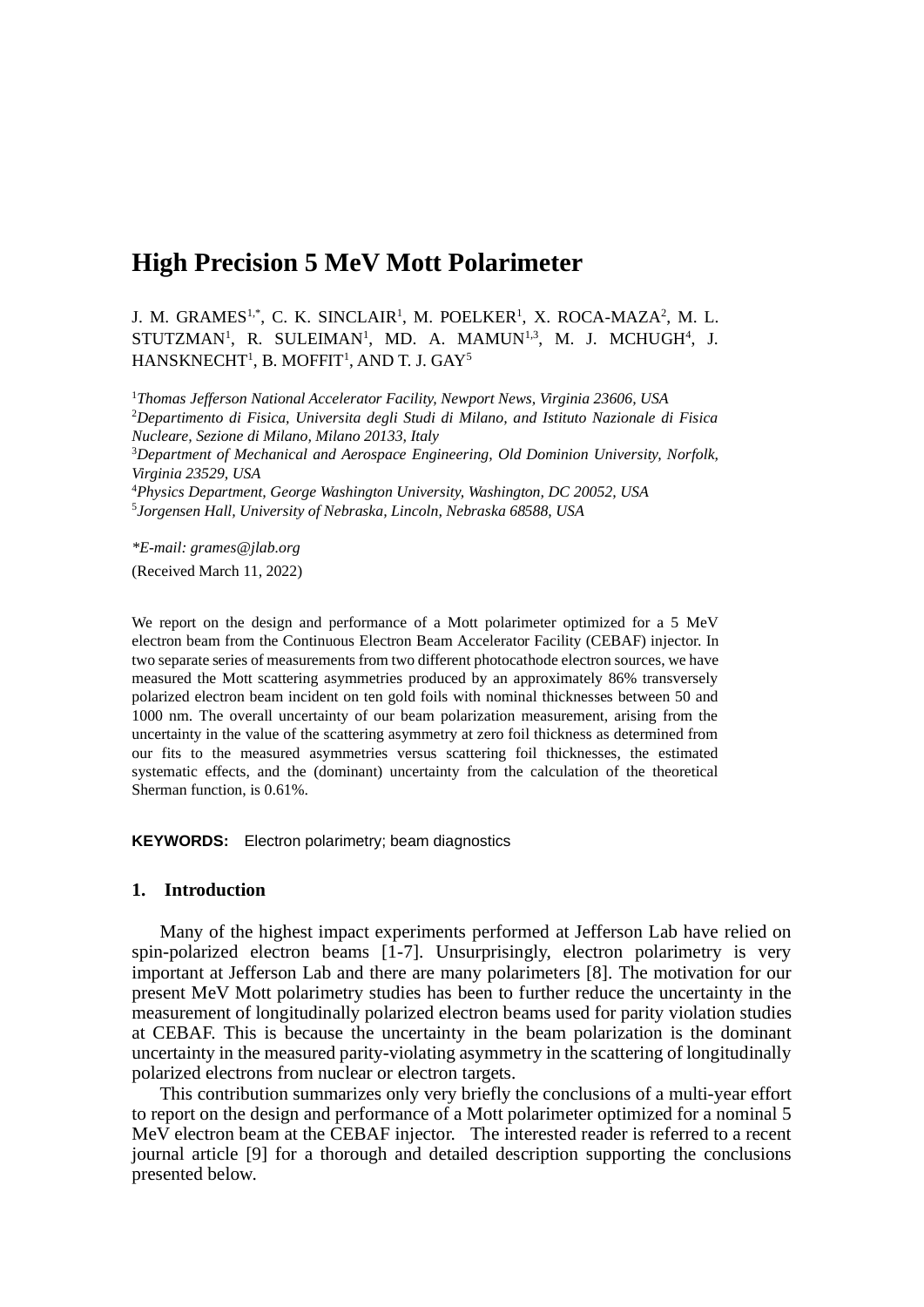## **2. Design of the Polarimeter**

The design of the polarimeter vacuum chamber, shown in Fig. 1, is composed of three segments—a scattering chamber containing the target foils, apertures, and detector ports; an extension section providing a vacuum pump port; and a long drift chamber ending in a beryllium and copper beam dump structure. The polarimeter is connected directly to a beam port 12.5º off the main accelerator beam line, with no intervening vacuum windows. The beam is steered to the polarimeter by a dipole magnet. When not in use, the polarimeter is isolated with a beam line vacuum valve. Vacuum in the chamber is maintained below a nominal pressure of  $\approx 10^{-7}$  Pa by several ion pumps and a non-evaporable getter (NEG) pump. The internal surfaces of the chambers have a 12.7 mm thick aluminum liner both upstream and downstream of the target foils to reduce both backscattered electrons and the photon background in the detectors.



**Fig. 1.** Elevation view of the Mott polarimeter, including the beam line from the dipole magnet which steers the beam into the polarimeter.

The scattering chamber has four detector ports, each centered on a scattering angle of 172.6º and separated by 90º in azimuth, with two in the horizontal plane and two in the vertical plane, allowing simultaneous measurement of both transverse components of the beam polarization. Scattered electrons that pass through an aperture enter a detector package through a 50 μm aluminum window, immediately followed by 9.7 mm diameter aperture in a 12.7 mm thick aluminum plate centered on the 172.6º scattering angle.

The target ladder is mounted on a bellows-sealed translation mechanism with 600 mm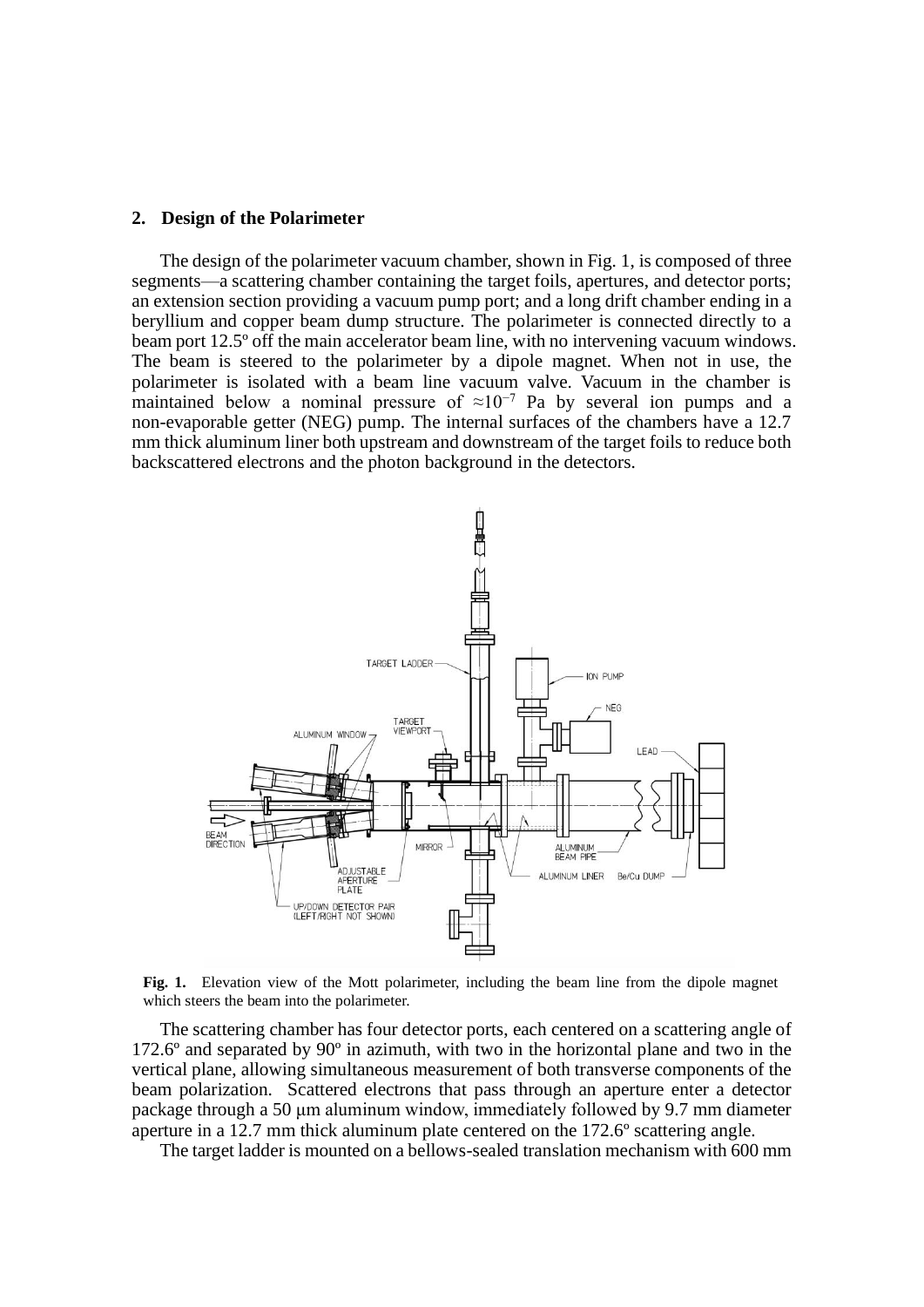of travel, which is driven by a stepper motor. It has 16 target foil mounting positions, each with a 25.4 mm diameter clear aperture. One of these is left open intentionally, and a second contains a chromox beam viewscreen, leaving 14 positions available for scattering foils.

A 2.5 m section of a 20 cm diameter aluminum vacuum tube terminating in a beam dump follows the vacuum extension section. The dump is an 18.4 cm diameter, 6.35 mm thick disc of Be metal, affixed to a water-cooled reentrant copper flange structure by screws. Beryllium offers excellent thermal conductivity, and a low ratio of radiative to collisional electron energy loss. The use of Be offers high beam power handling capability, and minimizes both electron backscattering and photon production. Operation with 75 μA beam current (375 W beam power) has been conducted with this dump, which is designed to operate with a 1 kW beam power limit.

Four identical detector packages are used. Each package contains two plastic scintillation detectors behind a lead and an aluminum collimator. The first "E" detector is a 1.0 mm thick, 25.4 mm square plastic scintillator, while the second " $\Delta E$ " detector is a 76.2 mm diameter by 62.6 mm long plastic scintillator. The  $\Delta E$  scintillator is optically connected to a 25.4 mm diameter phototube (Hamamatsu R6427) by an acrylic lightguide glued to both the scintillator and the phototube, while the E scintillator is directly glued to the face of a 76.2 mm phototube (Hamamatsu R6091). The surfaces of the E scintillator were painted with a diffuse reflector to improve the optical photon transport to the photomultiplier cathode. The entire four detector package is enclosed in at least 10 cm thick lead shielding constructed from standard 51 x 102 x 203 mm lead blocks.

#### **3. Discussion**

In our paper we employed several methods to test and improve both the accuracy and precision of the measured beam polarization. The accuracy was improved by performing theoretical calculations of the Sherman function, applying statistical analyses to the analyzing power dependence on polarimeter target thickness, and developing GEANT4 simulations to model and validate the analyses. The precision of the polarimeter was investigated by detailed examination of the dependence of the measured physics asymmetry on the detector signals that are recorded to isolate the polarization dependent Mott elastic signal, as well as a number of potentially important systematic effects.

For a given beam polarization the measured experimental asymmetry is proportional to the analyzing power of the polarimeter. Theoretically, the analyzing power of Mott scattering from a single atom is known as the Sherman function. Experimentally, in a real target foil, an electron may scatter from more than a single atom, leading to a lower analyzing power known as the effective Sherman function. The usual way to determine the effective Sherman function for a particular foil thickness and unknown polarimeter is to measure the asymmetry for several foil thicknesses and extrapolate to the zero-thickness single-atom value. The extrapolated asymmetry in conjunction with the theoretical Sherman function is then used to determine the beam polarization and also calibrate the effective Sherman function of each target foil tested.

Data obtained over two run periods were used for this paper. The two runs were performed six months apart, each run employing a similar but physically different photocathode to produce the polarized beams. Systematic studies of possible sensitivities of the results on various beam parameters were performed during both run periods. In the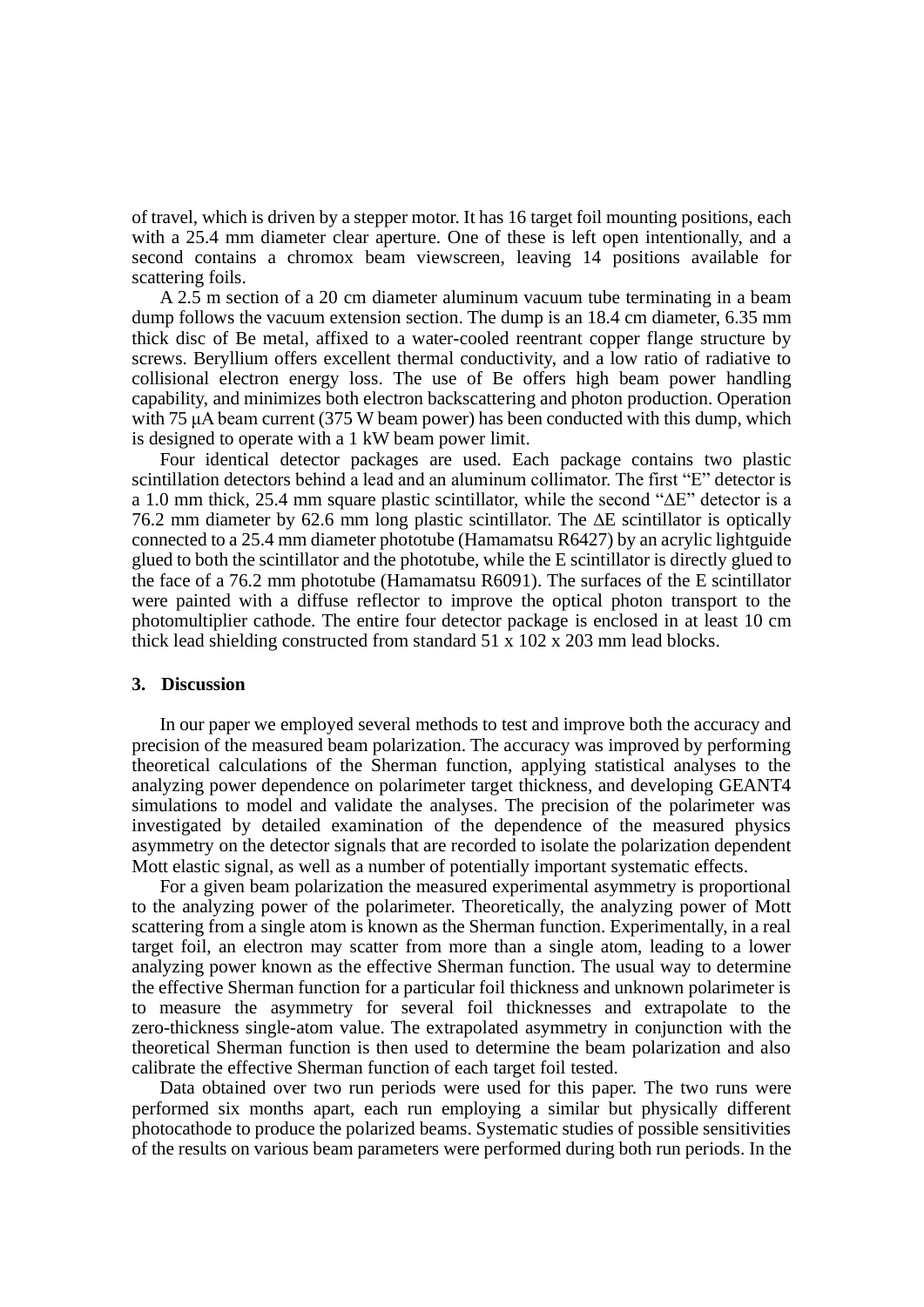sections that follow, the purpose and methods are discussed for each significant aspect of the measurements, and the corresponding systematic and statistical uncertainties associated with each are analyzed.

# **4. Conclusion**

The primary conclusion from our measurements and analyses is that electron polarimetry based on Mott scattering in the MeV range has reached a level we believe is well below 1% uncertainty.

Our polarimeter design is optimized to isolate electrons which only scatter from the target foil. The use of a coincidence  $\Delta E$ -E detector and measurement of both the energy and timing of the scattered electrons allows for careful isolation of elastic events that carry the full asymmetry of the analyzed beam. The use of the super-ratio method makes the computed asymmetry insensitive to beam intensity and detector solid angles. Systematic studies of the DAQ and of dependence on the meaningful beam properties demonstrate these effects contribute less than 0.25% to the measured asymmetry.

The target thickness extrapolation, a questionable uncertainty owing to the challenges associated with knowledge of the physical dependence, has been especially well characterized. Extensive measurements and statistical analysis have demonstrated knowledge of the zero-thickness foil analyzing power with a precision of  $\approx 0.25\%$ . While the calculation of the theoretical Sherman function remains the large contribution to the absolute uncertainty the modern calculations presented here predict this value convincingly at a level of  $\approx 0.5\%$ . Consequently, we have demonstrated the capability to measure the electron polarization at a beam energy with a total uncertainty  $\approx 0.6\%$  (see Table I).

**Table I.** Uncertainty budget for the 5 MeV Mott polarimeter.

| Contribution to the total uncertainty    | Value |
|------------------------------------------|-------|
| Theoretical Sherman function             | 0.50% |
| Target thickness extrapolation           | 0.25% |
| Systematic uncertainties                 | 0.25% |
| Energy cut $(0.10\%)$                    |       |
| Laser polarization $(0.10\%)$            |       |
| Scattering angle and beam energy (0.20%) |       |
| Total                                    | 0.61% |
|                                          |       |

### **Acknowledgment**

This contribution was authored by Jefferson Science Associates under U.S. Department of Energy Contract No. DE-AC05-84ER40150. The U.S. Government retains a non-exclusive, paid-up, irrevocable, worldwide license to publish or repro- duce this manuscript for U.S. Government purposes. This work has also been funded in part by the NSF under (T.J.G.) Grants No. PHY1505794, No. PHY1632778, and No. PHY1806771. X.R.-M. acknowledges funding from the European Union's Horizon 2020 research and innovation program under Grant No. 654002.

We acknowledge the important early contributions of M. Steigerwald, P. M.